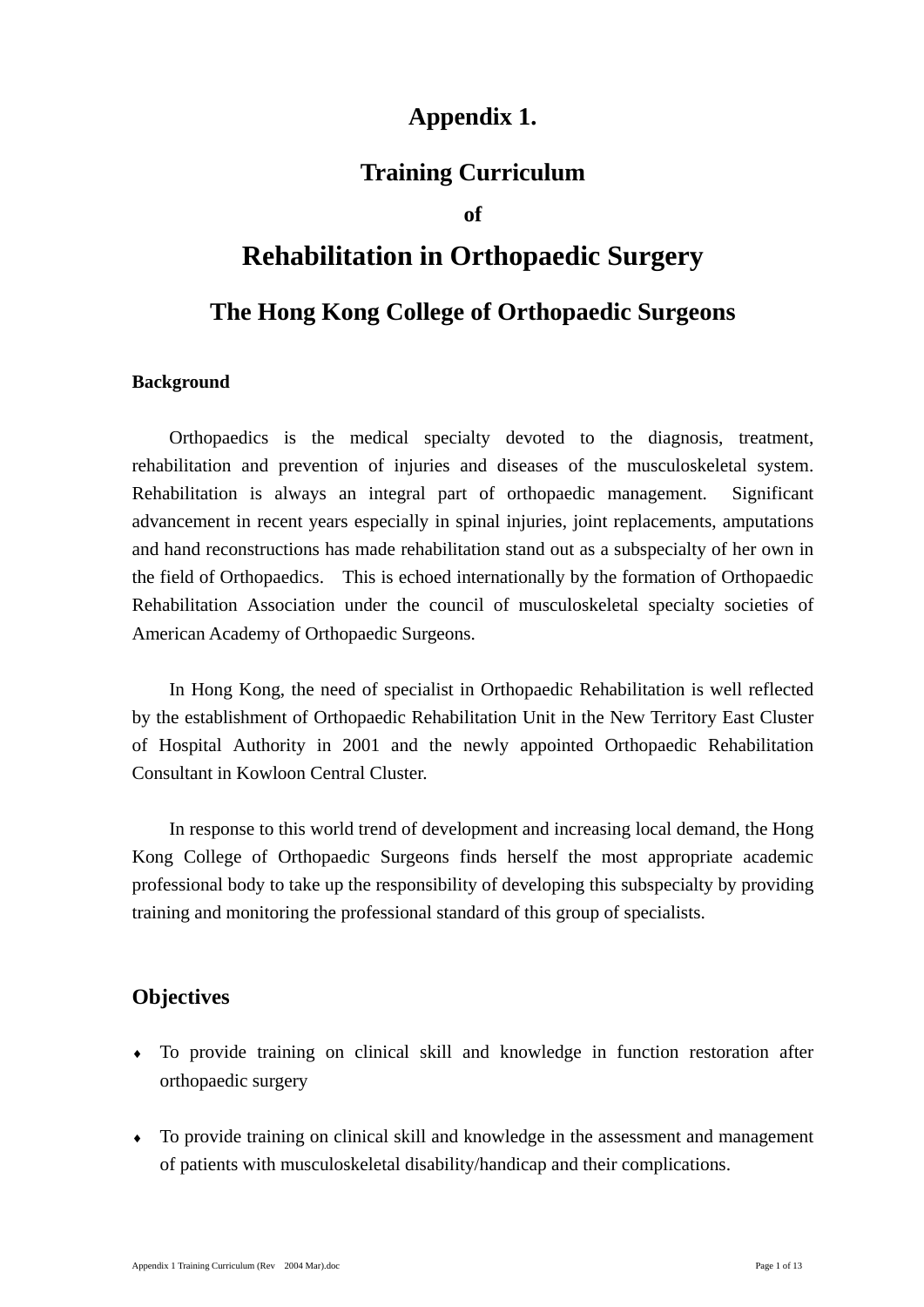- To set up and monitor subspecialty training program so that upon completion of ♦ training, the medical personnel is competent to practice as rehabilitation specialist in orthopaedic surgery and can become a trainer in this specialty
- ♦ To maintain and advise on the professional standard of Rehabilitation in Orthopaedic Surgery
- ♦ To promote leadership of the orthopaedic profession in multidisciplinary rehabilitation teams
- ♦ To promote scientific research and facilitate future development of Rehabilitation in Orthopaedic Surgery

# **Entry Requirement**

♦ To be eligible for training, the trainee must have completed the basic surgical training and passed the MRCS examination of the Hong Kong Intercollegiate Board of Surgical Colleges or equivalent as endorsed by the Hong Kong College of Orthopaedic Surgeons.

## **Program Structure**

- This is a 5-year accreditation course designed for higher specialist training in conjunction with Orthopaedic Surgery
- The program includes
	- 1. A minimum of 3 year of Higher Surgical Training in the practice of Orthopaedic Surgery
	- 2. A minimum of 2 years of Orthopaedic Rehabilitation Subspecialty Training of which at least one year must be taken after obtaining the Fellowship of the Hong Kong College of Orthopaedic Surgeons
- The Orthopaedic Rehabilitation Subspecialty Training consists of the following parts:
	- 1. 12 months Basic Orthopaedic Rehabilitation in Departments of Orthopaedics and Traumatology with Rehabilitation facilities accredited by HKCOS under supervision of a Training Director.
	- 2. 12 months of Advanced Orthopaedic Rehabilitation in Orthopaedic Rehabilitation Units accredited by HKCOS with hands on experience in the rehabilitation of a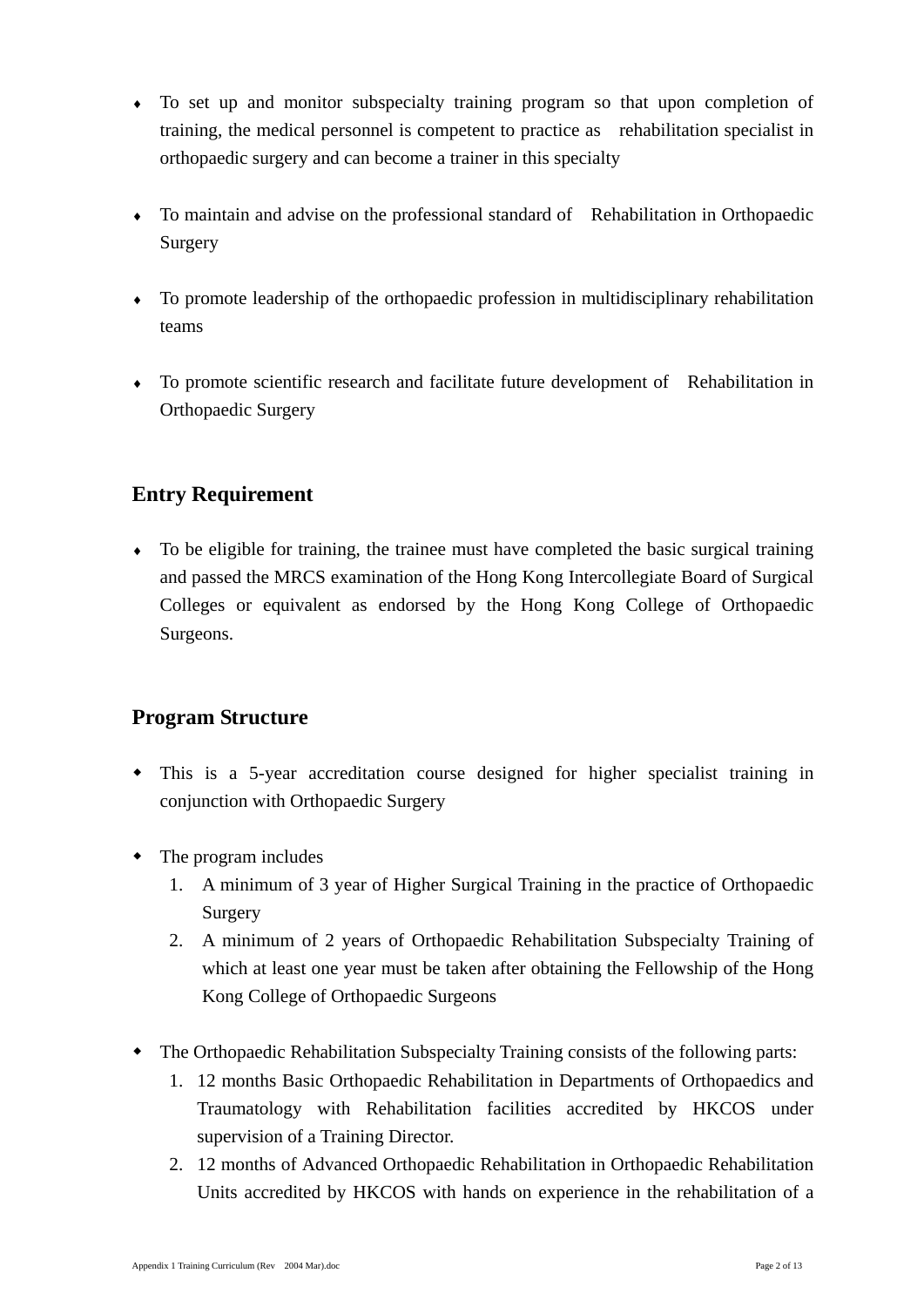wide spectrum of orthopaedic conditions, including Spinal Cord Injury and Amputees

- 3. Seminars and workshops organized by the HKCOS
- 4. Continuous 6-monthly assessment on performance and log book by Training **Directors**

## **Exit Assessment**

- Trainee who has satisfied the following requirements will be recommended by the ♦ Subspecialty Board to the Council of the HKCOS for accreditation of Specialist in Rehabilitation (Orthopaedic Surgery)
	- 1. Satisfactory log-book, attitude and clinical performance in the continuous 6-monthly assessment by Training Director throughout the training period.
	- 2. Satisfactory attendance in seminars and workshops organized by the HKCOS
	- 3. Obtain Fellowship of Hong Kong College of Orthopaedic Surgeons
	- 4. Dissertation on a chosen project with direct supervision from Training Director or Director of the Orthopaedic Rehabilitation Unit, leading to publication in an approved journal by HKCOS
	- 5. Viva assessment in Orthopaedic Rehabilitation

## **Training Facilities**

- ♦ Institution and facilities which have the following components for Orthopaedic Rehabilitation can apply for the status of training centre
	- 1. Accredited for basic and higher training program for Orthopaedic Surgery
	- 2. Over 250 Orthopaedic Rehabilitation admission per year on in-patient service
	- 3. Regular out-patient clinics covering orthopaedic rehabilitation services. Examples of these clinics include spinal injuries, amputations, hand reconstructions, sports injuries and adult joint reconstructions.
	- 4. Qualified trainers in the trainer trainee ratio of at least 1:2
	- 5. Presence of multidisciplinary team structure which may include physiotherapist, occupational therapist, prosthetics and orthotics clinical psychologist, medical social worker and orthopaedic specialty nurse.
	- 6. Regular team meetings and academic meetings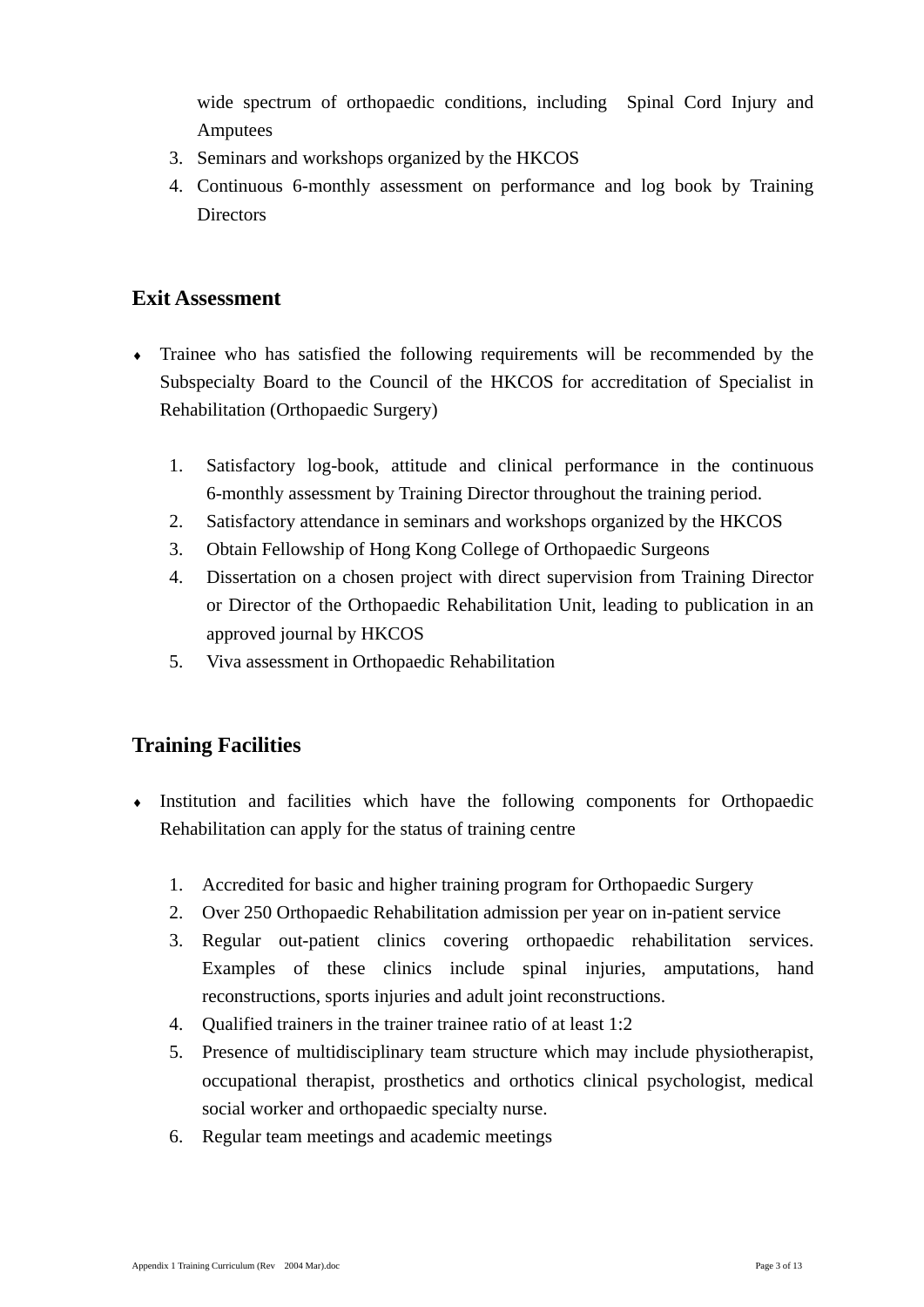# **Trainer**

- 1. One must be a fellow in the Subspecialty of Orthopaedic Rehabilitation under the College of Hong Kong Orthopaedic Surgeons to be a trainer.
- 2. A trainer has to be assessed and accredited by the Subspecialty Board in Orthopaedic Rehabilitation.
- 3. A trainer should supervise no more than 2 trainees at any time.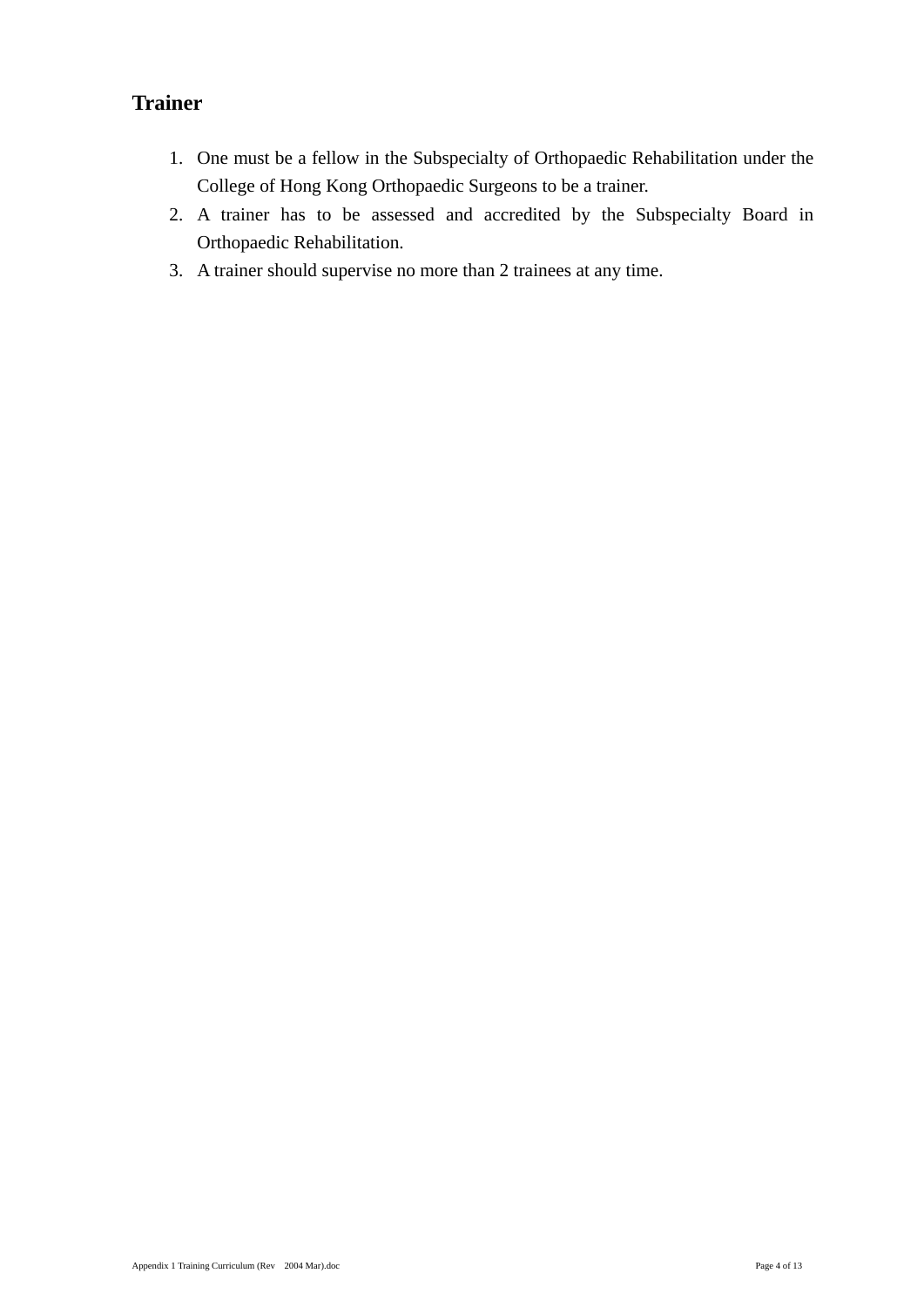# **Content**

## **Basic Orthopaedic Rehabilitation**

## **General Orthopaedics Rehabilitation**

- **Use of orthopaedic walking aids**
- **Wheelchair design and prescription**
- **Use of plaster and traction devices**
- **Principle and practice of bracing and orthotics**

## **Principles and practice of Physical therapy**

- 1. Use of Physical agents in Orthopaedics
- 2. Electrical therapy
- 3. Exercise and Manipulation

## **Work related injuries**

- 1. Prevention
- 2. Chronic pain syndromes and management strategies
- 3. Assessment for impairment and activity limitation
- 4. Functional Capacity Evaluation
- 5. Occupational and ergonomic factors contributing to cumulative trauma disorders

## **Peripheral Nerve Disorders**

- 1. Entrapment Syndromes
- 2. Traumatic Nerve Injuries
- 3. Electro-physiological Evaluation of Nerve Injuries

## **Arthritis and Joint Disorders**

- 1. Primary and Secondary degenerative disorders
- 2. Inflammatory joint diseases
- 3. Osteonecrosis
- 4. Osteochondritis
- 5. Chondromatosis
- 6. Neuropathic Joint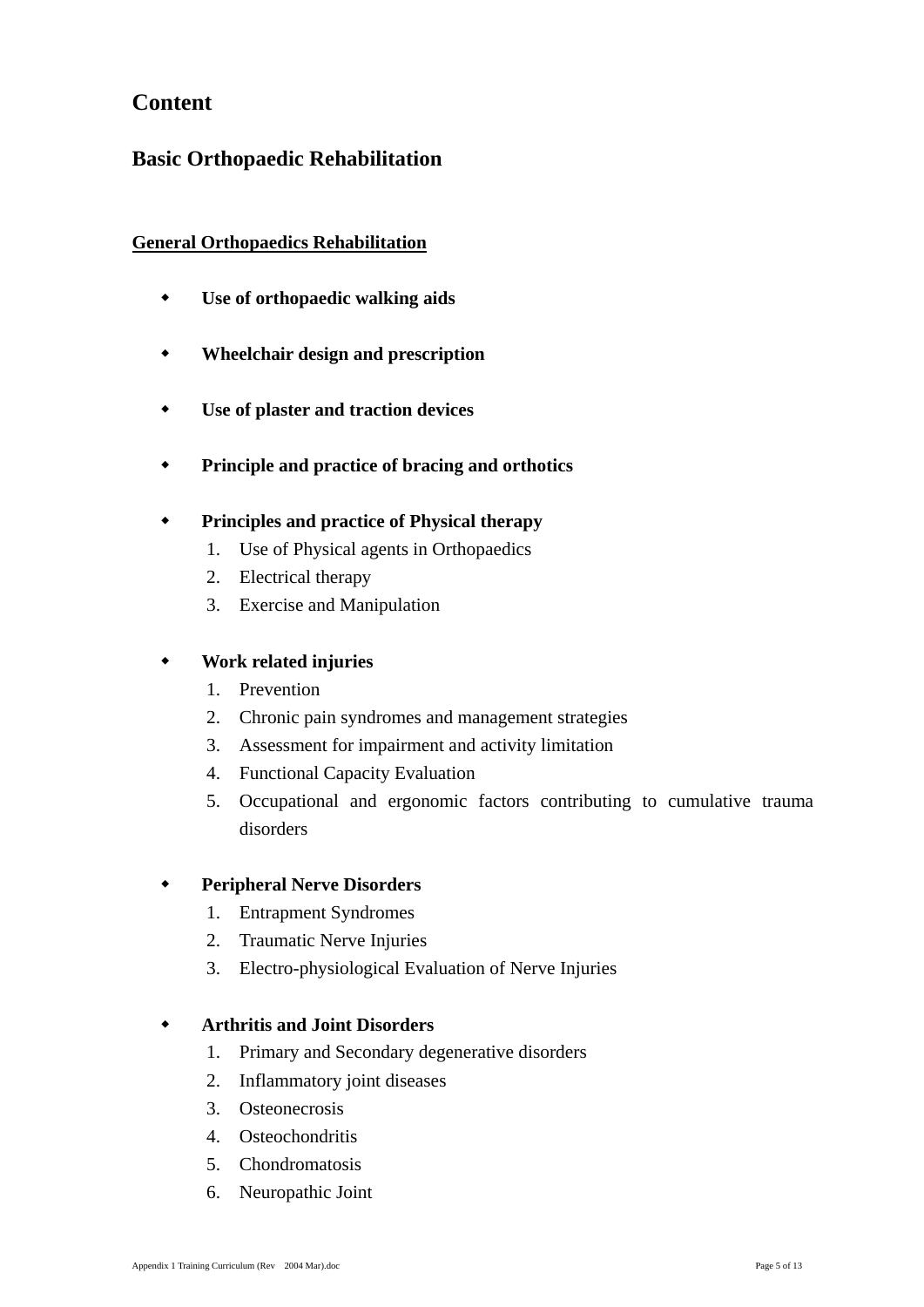## **Limb Burn Rehabilitation**

- 1. Pathophysiology of :
	- Acute burn
	- Scar, keloid formation and hypertrophic scars
	- Heterotopic calcifications
	- Contracture
- 2. Use of medication
	- Antipruritic
	- Topical agents
	- Steroid
- 3. Surgical management of Scar contractures
- 4. Physical therapy
	- Therapeutic exercise
	- Pressure therapy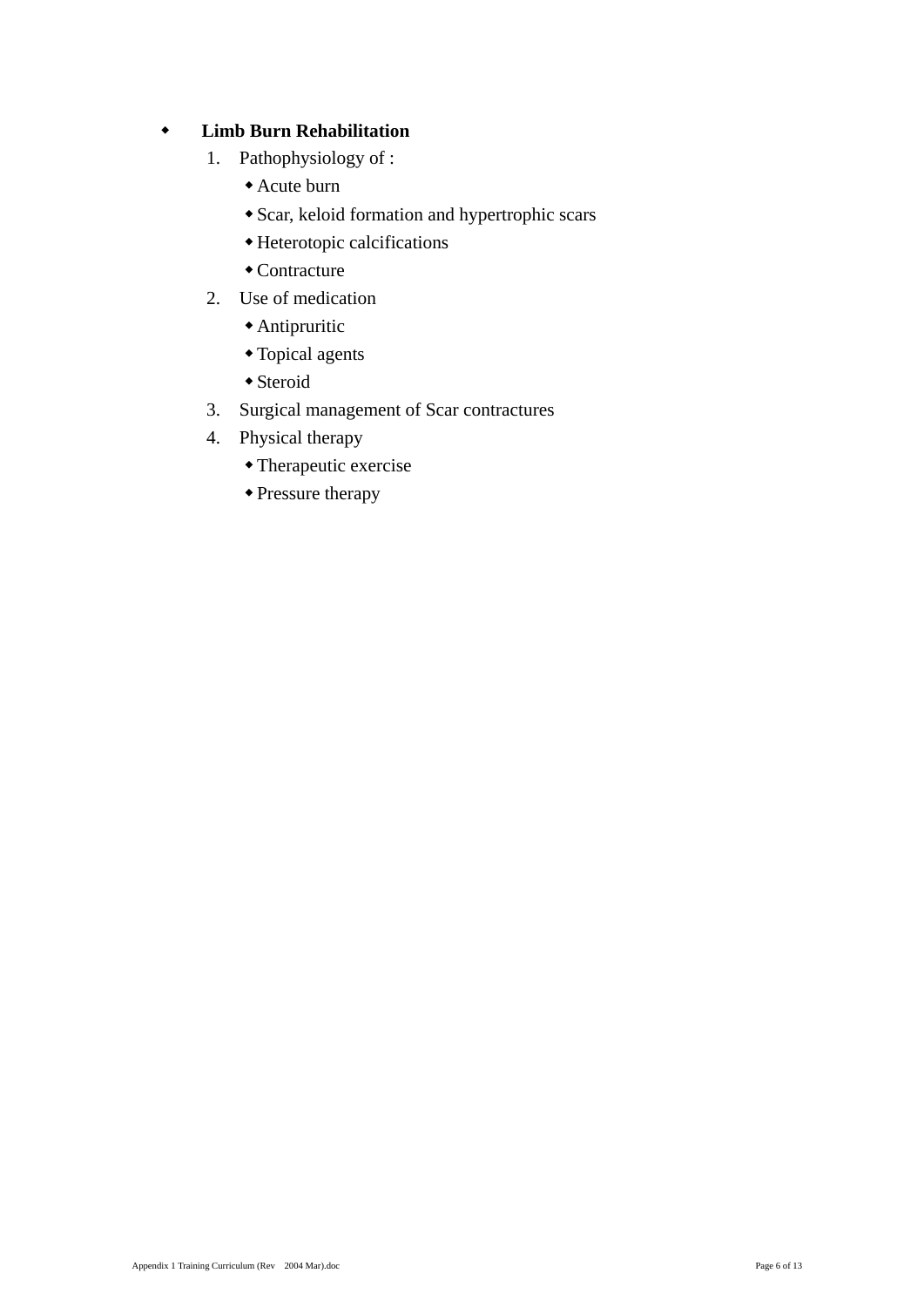## **Trauma**

### **Biology of healing**

- 1. Anatomy and Biomechanics of bone
- 2. Primary and Secondary healing of bone
- 3. Effect of Operative treatment on fracture healing
- 4. Biology of soft tissue healing with respect to muscle, tendon, nerve and ligaments

### **Principle of fracture management**

- 1. Description of fractures
- 2. Classification of fractures
- 3. Biomechanics of fractures
- 4. Internal fixation and external fixation
- 5. Biomechanics of lateral devices and intramedullary devices

### **Special Rehabilitation problems in trauma**

- 1. Hip fracture
- 2. Polytrauma patient
- 3. Spinal trauma
- 4. Osteoporotic fractures
- 5. Pathological fractures
- 6. Periprosthetic fractures
- 7. Reflex Sympathetic Dystrophy
- 8. Heterotopic Ossification
- 9. Burn Injury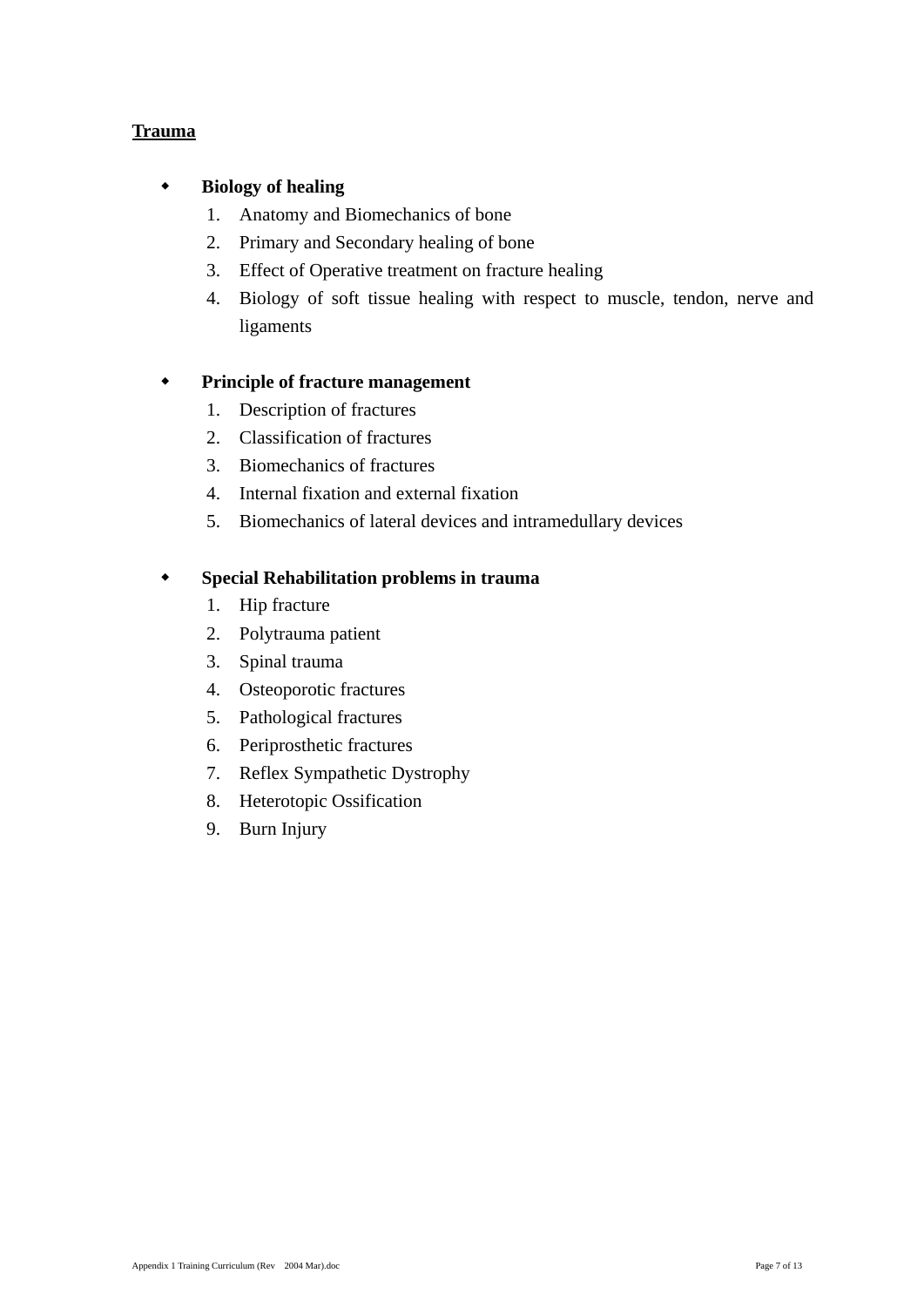#### **Sports Injury**

- **Principle and practice of rehabilitation in sports injury** 
	- 1. Sports Physiology
	- 2. Muscle strength, flexibility and endurance training strategies
	- 3. Physiological adaptation to aerobic exercise
	- 4. Protective bracing and joint stability
- **Acute and Cumulative/Repetitive Injuries**

## **Rehabilitation strategies for athletes**

- 1. Rotator cuff injuries
- 2. Patellofemoral syndromes

### **Rehabilitation principles after arthroscopic re-constructive surgery**

- 1. ACL / PCL re-construction
- 2. Patella stabilization procedures
- 3. Shoulder stabilization procedures
- 4. Ankle and foot
- 5. Elbow

## **Multi-directional Instability of joint**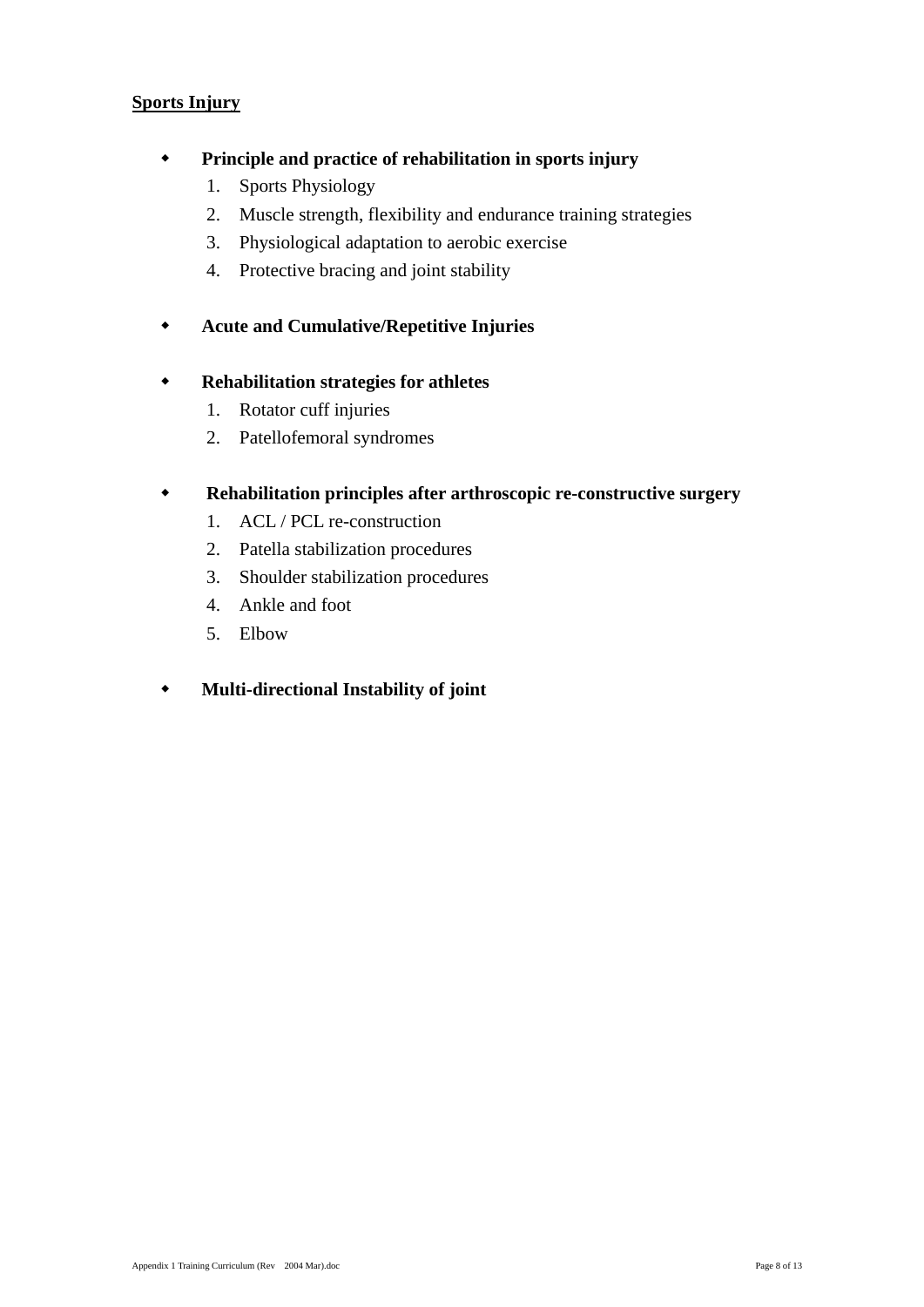#### **Adult Joint reconstruction**

#### **Biomechanics of joints**

- 1. Free body diagram on joint biomechanics
- 2. Kinesthesiology and Kinematics
- 3. Biotribiology
- 4. Design of joint prosthesis
	- Constrained and Non constrained types
	- Cemented and Cementless designs
	- Influence of design on final range of motion

## **Biomaterials**

- 1. Basics of material science
- 2. Metals
	- Iron based alloy
	- ♦ Cobalt based alloy
	- ♦ Titanium based alloy
- 3. Polymers
- 4. Ceramics
- 5. Composites

#### **Rehabilitation after joint replacement**

- 1. Hip joint
	- Stable position
	- Principle of physical therapy
	- ♦ General program
	- ♦ Gait training
	- ♦ Management of common complications
- 2. Knee joint
	- ♦ General program
	- ♦ Pros and Cons of CPM
	- ♦ Post-operation flexion contracture and management
	- ♦ Management of common complications

#### **Rehabilitation of Non-arthroplasty reconstruction of joint**

- 1. Arthrodesis
- 2. Osteotomy
- 3. Acetabuloplasty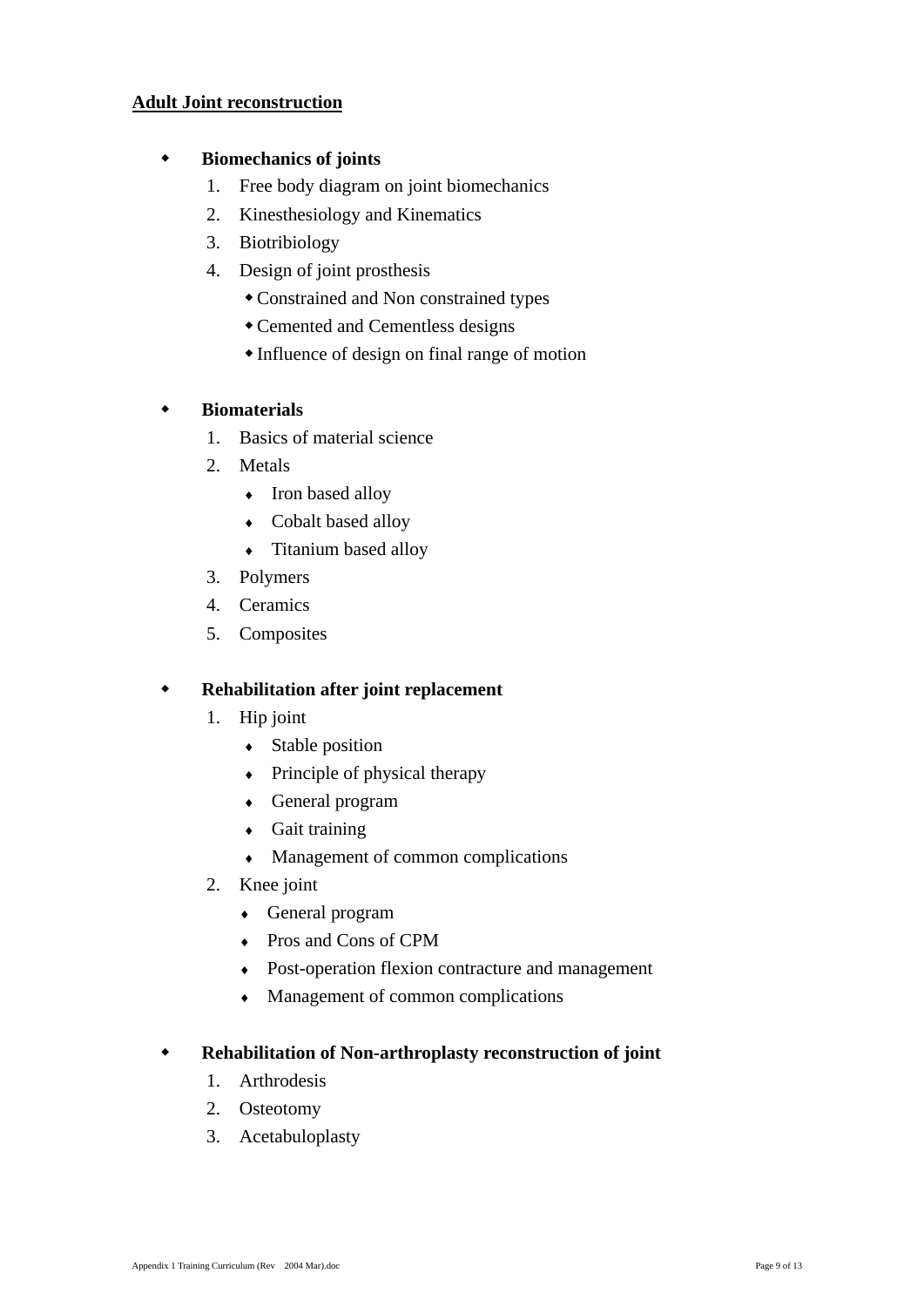## **Advance Orthopaedic Rehabilitation**

### **Hand Surgery**

#### **Functional assessment of hand**

- 1. Sensory assessment
- 2. Power
- 3. Dexterity
- 4. Intrinsic and extrinsic hand

### **Principle of Tendon Rehabilitation**

- 1. Tendon healing mechanism
	- $\triangle$  Extrinsic and Intrinsic
	- Blood supply
	- ♦ Suturing technique and tendon strength
- 2. Flexor tendon and extensor tendon
- 3. Principle of tendon rehabilitation programs
- 4. Rehabilitation program for tendon graft
- 5. Rehabilitation program for tendon transfer

## **Principle of Neurological Rehabilitation**

- 1. Post traumatic
- 2. Compressive neuropathy
- 3. Brachial Plexus injury
- 4. Sensory re-education

## **Principle of Hand Splints**

- 1. Dynamic splints
- 2. Functional splints
- 3. Static splints
- 4. Protective splintage

## **Management of stiff hand and chronic pain**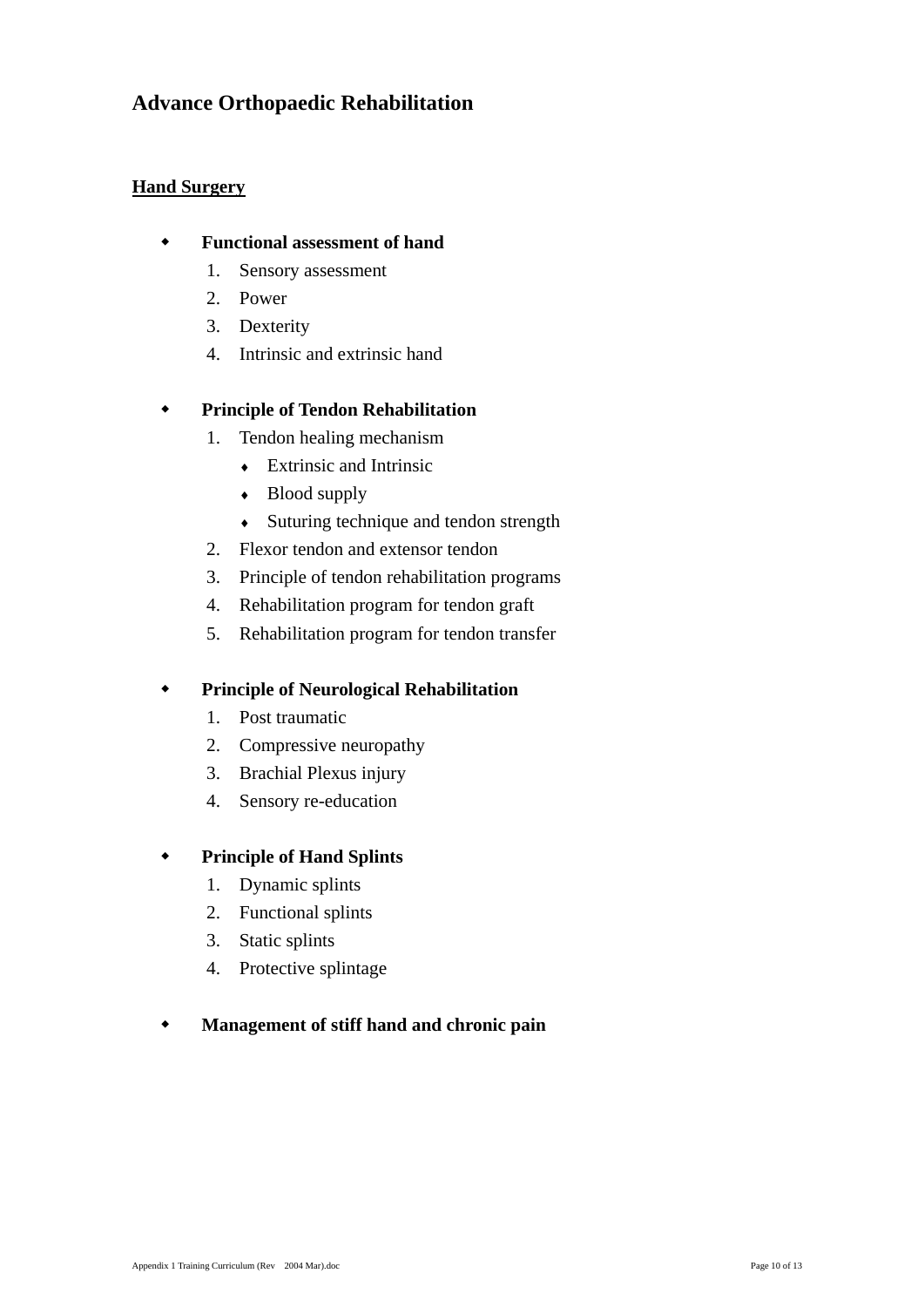#### **Prosthetic and Orthotics/Amputees**

### **Lower limb amputation**

- 1. Amputations through the foot
- 2. Amputations through the ankle
- 3. Amputations through the leg
- 4. Amputations through the knee
- 5. Amputations through the thigh
- 6. Amputation (dis-articulation) through the hip
- 7. Hemipelvectomy

### **Upper limb amputation**

- 1. Wrist disarticulation
- 2. Amputations through forearm
- 3. Elbow disarticulation
- 4. Above elbow amputations
- 5. Shoulder disarticulation and forequarter amputations

### **Prosthetic Components, Design and Prescription Principles**

- 1. Endoskeleton and Exoskeleton
- 2. Socket design
- 3. Suspension of prosthesis
- 4. Single axis knee hinge and polycentric knee design
- 5. Prosthetic foot design e.g. energy storing foot design
- 6. Myoelectric prosthesis
- 7. Computer aided design and manufacture

#### **Pain following amputation**

- 1. Neuroma formation
- 2. Sudeck's atrophy
- 3. Phantom limb
- 4. Pressure problem
- 5. Gait problem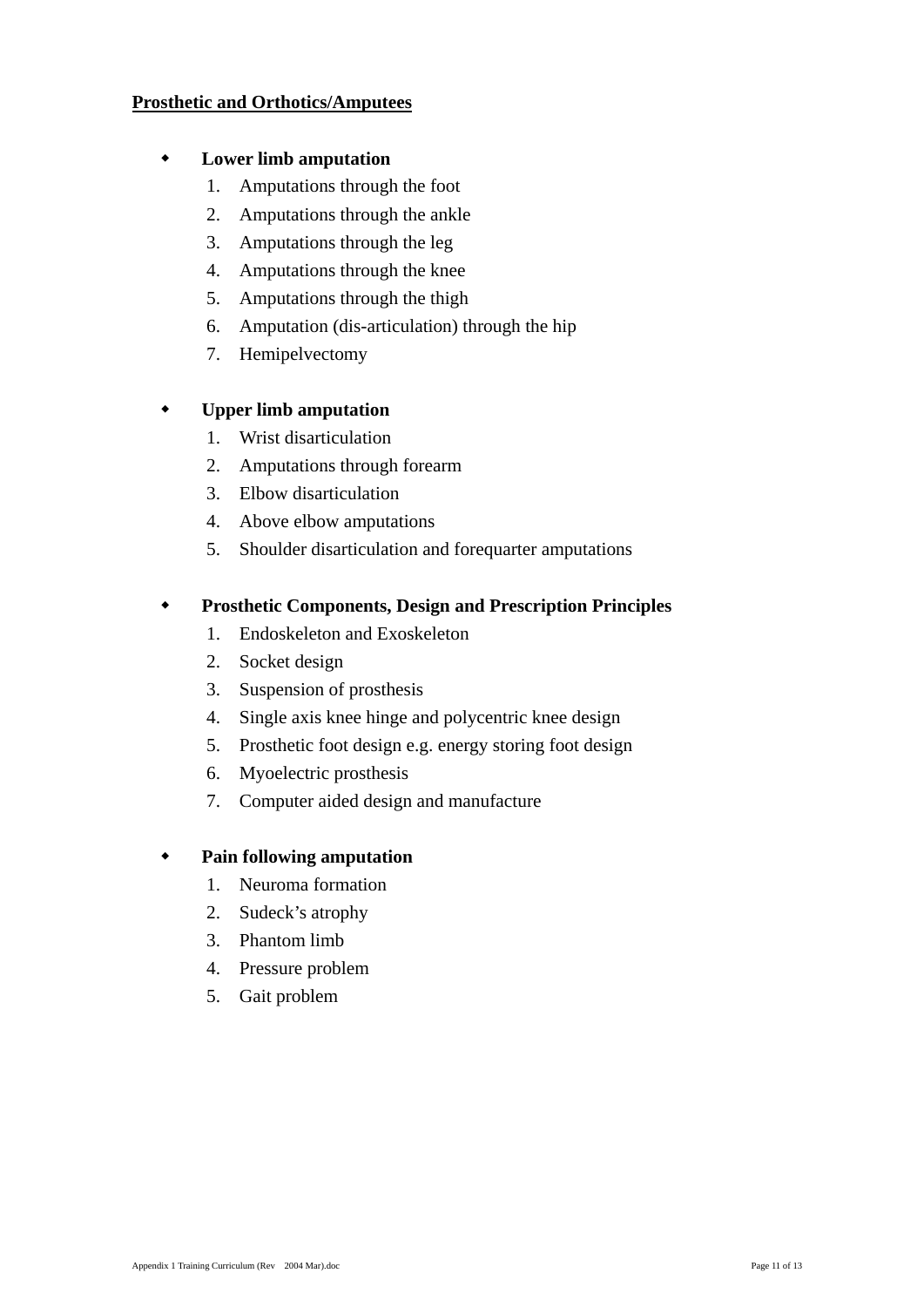#### **Spinal Cord Injury**

### **Principle of spine injury and surgical treatment**

- 1. Biomechanics of spine fracture
- 2. Definition of stability
- 3. Classification of spine fractures
- 4. Principle and Biomechanics of spine instrumentation

### **Neurological and Functional classification of spinal cord injury**

- 1. Classification according to IMSOP/ASIA
- 2. Prognostication of Neurological and functional recovery

### **Rehabilitation program according to level of injury**

- 1. Prevention of deformities
- 2. Management of pressure sores
- 3. Bladder and bowel management
- 4. Balance and transfer
- 5. Strategies to gain mobility
- 6. Orthotics and walking aids

### **Management of common complication in SCI**

- 1. Thromboembolism
- 2. Chronic Pain
- 3. Spasticity
- 4. Autonomic dysreflexia
- 5. Respiratory complications

#### **Secondary surgery**

- 1. Upper limb reconstruction
- 2. Function electrical stimulation
- 3. Tendon transfer

## **Multi-disciplinary approach**

- 1. Psychosocial aspects
- 2. Depression
- 3. Sexuality Issues
- 4. Work and Home modification